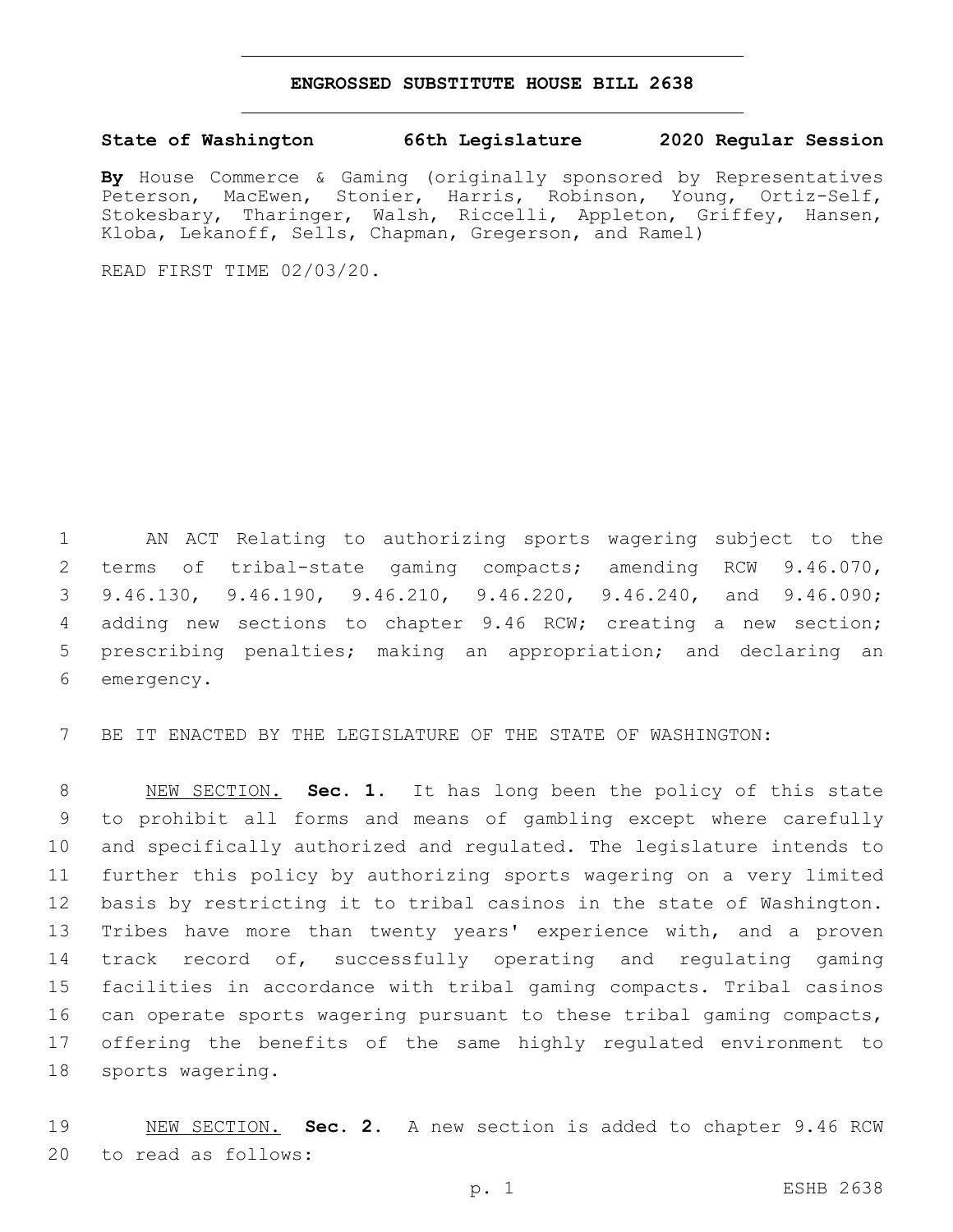(1) Upon the request of a federally recognized Indian tribe or tribes in the state of Washington, the tribe's class III gaming compact may be amended pursuant to the Indian gaming regulatory act, 25 U.S.C. Sec. 2701 et seq., and RCW 9.46.360 to authorize the tribe to conduct and operate sports wagering on its Indian lands, provided the amendment addresses: Licensing; fees associated with the gambling commission's regulation of sports wagering; how sports wagering will be conducted, operated, and regulated; issues related to criminal enforcement, including money laundering, sport integrity, and information sharing between the commission and the tribe related to such enforcement; and responsible and problem gambling. Sports wagering conducted pursuant to the gaming compact is a gambling 13 activity authorized by this chapter.

 (2) Sports wagering conducted pursuant to the provisions of a class III gaming compact entered into by a tribe and the state pursuant to RCW 9.46.360 is authorized bookmaking and is not subject to civil or criminal penalties pursuant to RCW 9.46.225.

 **Sec. 3.** RCW 9.46.070 and 2012 c 116 s 1 are each amended to read 19 as follows:

The commission shall have the following powers and duties:

 (1) To authorize and issue licenses for a period not to exceed one year to bona fide charitable or nonprofit organizations approved by the commission meeting the requirements of this chapter and any rules and regulations adopted pursuant thereto permitting said organizations to conduct bingo games, raffles, amusement games, and social card games, to utilize punchboards and pull-tabs in accordance with the provisions of this chapter and any rules and regulations adopted pursuant thereto and to revoke or suspend said licenses for violation of any provisions of this chapter or any rules and regulations adopted pursuant thereto: PROVIDED, That the commission shall not deny a license to an otherwise qualified applicant in an effort to limit the number of licenses to be issued: PROVIDED FURTHER, That the commission or director shall not issue, deny, suspend, or revoke any license because of considerations of race, sex, creed, color, or national origin: AND PROVIDED FURTHER, That the commission may authorize the director to temporarily issue or suspend licenses subject to final action by the commission;

 (2) To authorize and issue licenses for a period not to exceed one year to any person, association, or organization operating a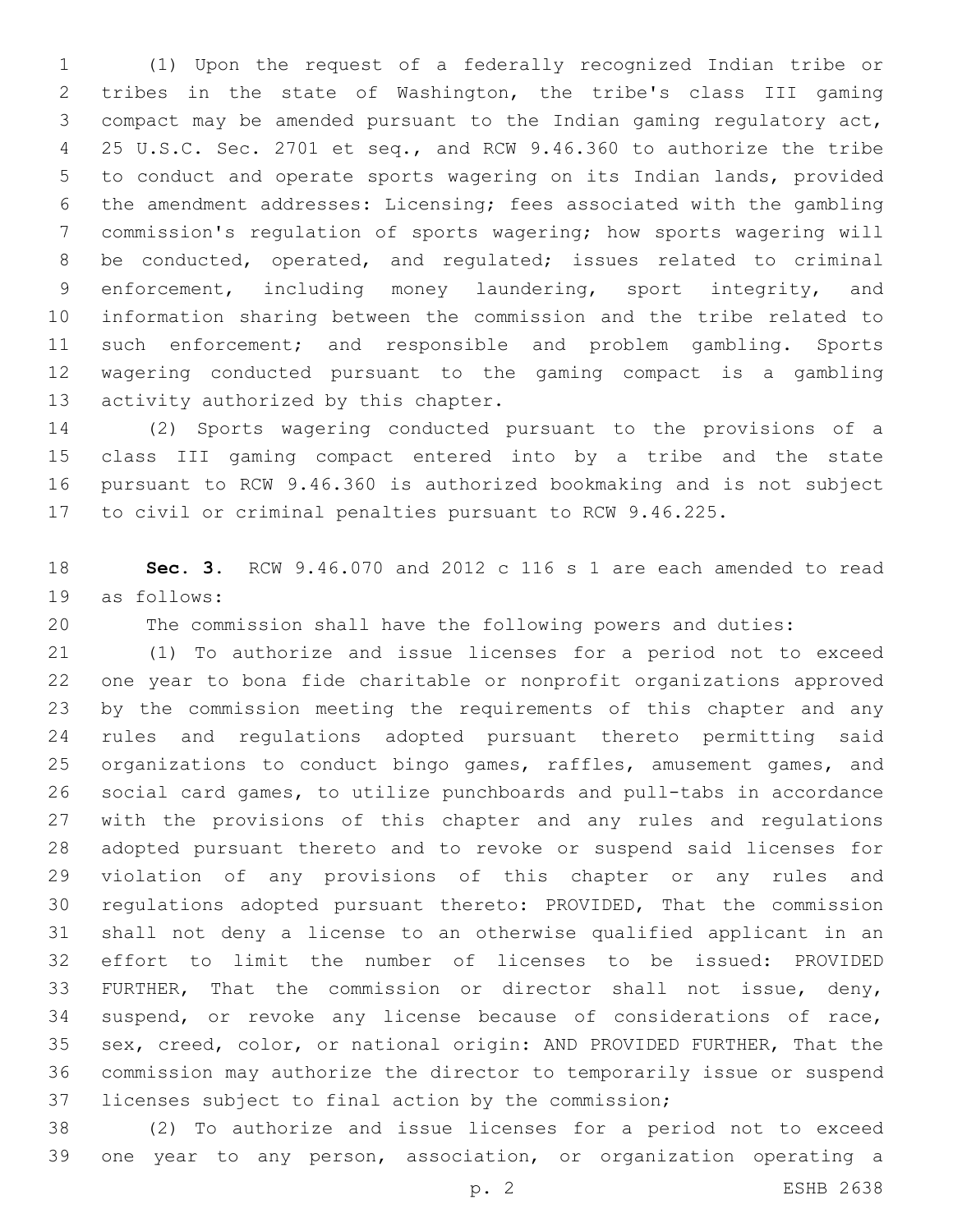business primarily engaged in the selling of items of food or drink for consumption on the premises, approved by the commission meeting the requirements of this chapter and any rules and regulations adopted pursuant thereto permitting said person, association, or organization to utilize punchboards and pull-tabs and to conduct social card games as a commercial stimulant in accordance with the provisions of this chapter and any rules and regulations adopted pursuant thereto and to revoke or suspend said licenses for violation of any provisions of this chapter and any rules and regulations adopted pursuant thereto: PROVIDED, That the commission shall not deny a license to an otherwise qualified applicant in an effort to limit the number of licenses to be issued: PROVIDED FURTHER, That the commission may authorize the director to temporarily issue or suspend licenses subject to final action by the commission;

 (3) To authorize and issue licenses for a period not to exceed one year to any person, association, or organization approved by the commission meeting the requirements of this chapter and meeting the requirements of any rules and regulations adopted by the commission pursuant to this chapter as now or hereafter amended, permitting said person, association, or organization to conduct or operate amusement games in such manner and at such locations as the commission may determine. The commission may authorize the director to temporarily issue or suspend licenses subject to final action by the commission;

 (4) To authorize, require, and issue, for a period not to exceed 25 one year, such licenses as the commission may by rule provide, to any person, association, or organization to engage in the manufacturing, 27 selling, distributing, or otherwise supplying ((or in the 28 manufacturing)) of devices, equipment, software, hardware, or any gambling-related services for use within this state for those activities authorized by this chapter. The commission may authorize the director to temporarily issue or suspend licenses subject to 32 final action by the commission;

 (5) To establish a schedule of annual license fees for carrying on specific gambling activities upon the premises, and for such other activities as may be licensed by the commission, which fees shall provide to the commission not less than an amount of money adequate to cover all costs incurred by the commission relative to licensing under this chapter and the enforcement by the commission of the provisions of this chapter and rules and regulations adopted pursuant thereto: PROVIDED, That all licensing fees shall be submitted with an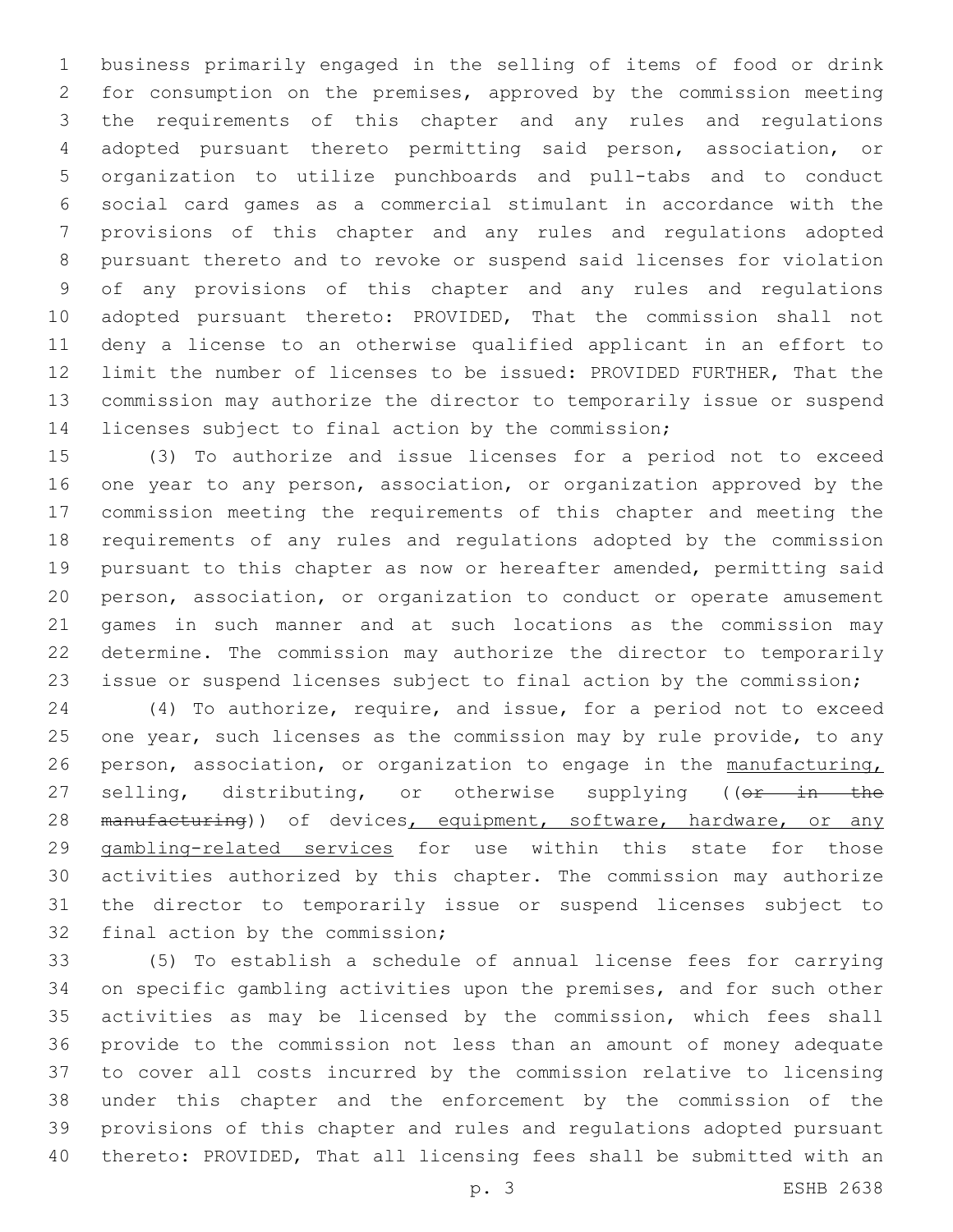application therefor and such portion of said fee as the commission may determine, based upon its cost of processing and investigation, shall be retained by the commission upon the withdrawal or denial of any such license application as its reasonable expense for processing the application and investigation into the granting thereof: PROVIDED FURTHER, That if in a particular case the basic license fee established by the commission for a particular class of license is less than the commission's actual expenses to investigate that particular application, the commission may at any time charge to that applicant such additional fees as are necessary to pay the commission for those costs. The commission may decline to proceed with its investigation and no license shall be issued until the commission has been fully paid therefor by the applicant: AND PROVIDED FURTHER, That the commission may establish fees for the furnishing by it to licensees of identification stamps to be affixed to such devices and equipment as required by the commission and for such other special services or programs required or offered by the commission, the amount of each of these fees to be not less than is adequate to offset the cost to the commission of the stamps and of administering their dispersal to licensees or the cost of administering such other 21 special services, requirements or programs;

 (6) To prescribe the manner and method of payment of taxes, fees and penalties to be paid to or collected by the commission;

 (7) To require that applications for all licenses contain such information as may be required by the commission: PROVIDED, That all persons (a) having a managerial or ownership interest in any gambling activity, or the building in which any gambling activity occurs, or 28 the equipment to be used for any gambling activity,  $((\theta \cdot \hat{r}))$  (b) participating as an employee in the operation of any gambling 30 activity, or (c) participating as an employee in the operation, management, or providing of gambling-related services for sports 32 wagering, shall be listed on the application for the license and the applicant shall certify on the application, under oath, that the persons named on the application are all of the persons known to have an interest in any gambling activity, building, or equipment by the person making such application: PROVIDED FURTHER, That the commission shall require fingerprinting and national criminal history background checks on any persons seeking licenses, certifications, or permits under this chapter or of any person holding an interest in any gambling activity, building, or equipment to be used therefor, or of

p. 4 ESHB 2638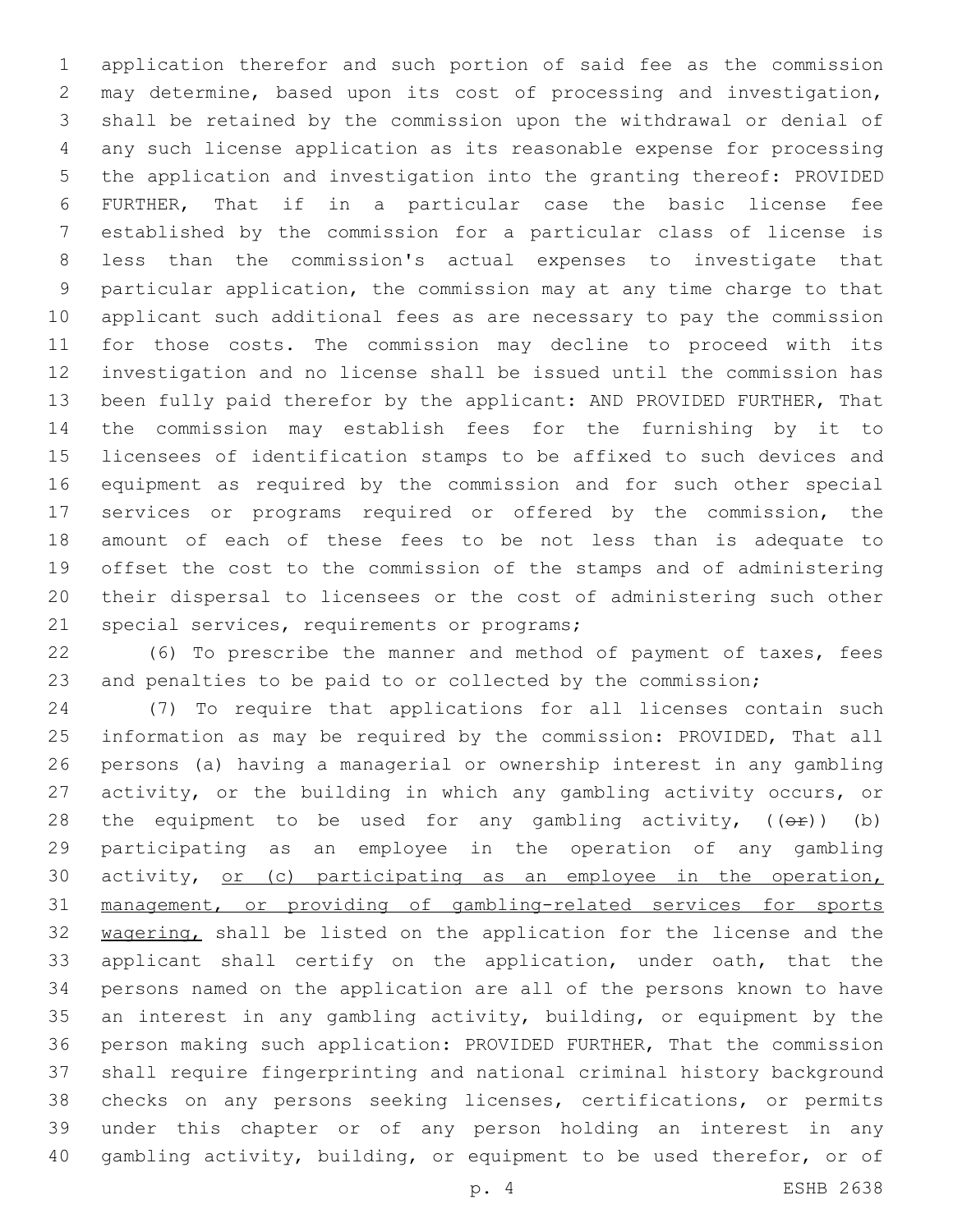any person participating as an employee in the operation of any gambling activity. All national criminal history background checks shall be conducted using fingerprints submitted to the United States department of justice-federal bureau of investigation. The commission must establish rules to delineate which persons named on the application are subject to national criminal history background checks. In identifying these persons, the commission must take into consideration the nature, character, size, and scope of the gambling activities requested by the persons making such applications;

 (8) To require that any license holder maintain records as directed by the commission and submit such reports as the commission 12 may deem necessary;

 (9) To require that all income from bingo games, raffles, and amusement games be recorded and reported as established by rule or regulation of the commission to the extent deemed necessary by considering the scope and character of the gambling activity in such a manner that will disclose gross income from any gambling activity, amounts received from each player, the nature and value of prizes, 19 and the fact of distributions of such prizes to the winners thereof;

 (10) To regulate and establish maximum limitations on income derived from bingo. In establishing limitations pursuant to this subsection the commission shall take into account (a) the nature, character, and scope of the activities of the licensee; (b) the source of all other income of the licensee; and (c) the percentage or extent to which income derived from bingo is used for charitable, as distinguished from nonprofit, purposes. However, the commission's powers and duties granted by this subsection are discretionary and 28 not mandatory;

 (11) To regulate and establish the type and scope of and manner of conducting the gambling activities authorized by this chapter, including but not limited to, the extent of wager, money, or other thing of value which may be wagered or contributed or won by a player 33 in any such activities;

 (12) To regulate the collection of and the accounting for the fee which may be imposed by an organization, corporation, or person licensed to conduct a social card game on a person desiring to become a player in a social card game in accordance with RCW 9.46.0282;

 (13) To cooperate with and secure the cooperation of county, city, and other local or state agencies in investigating any matter within the scope of its duties and responsibilities;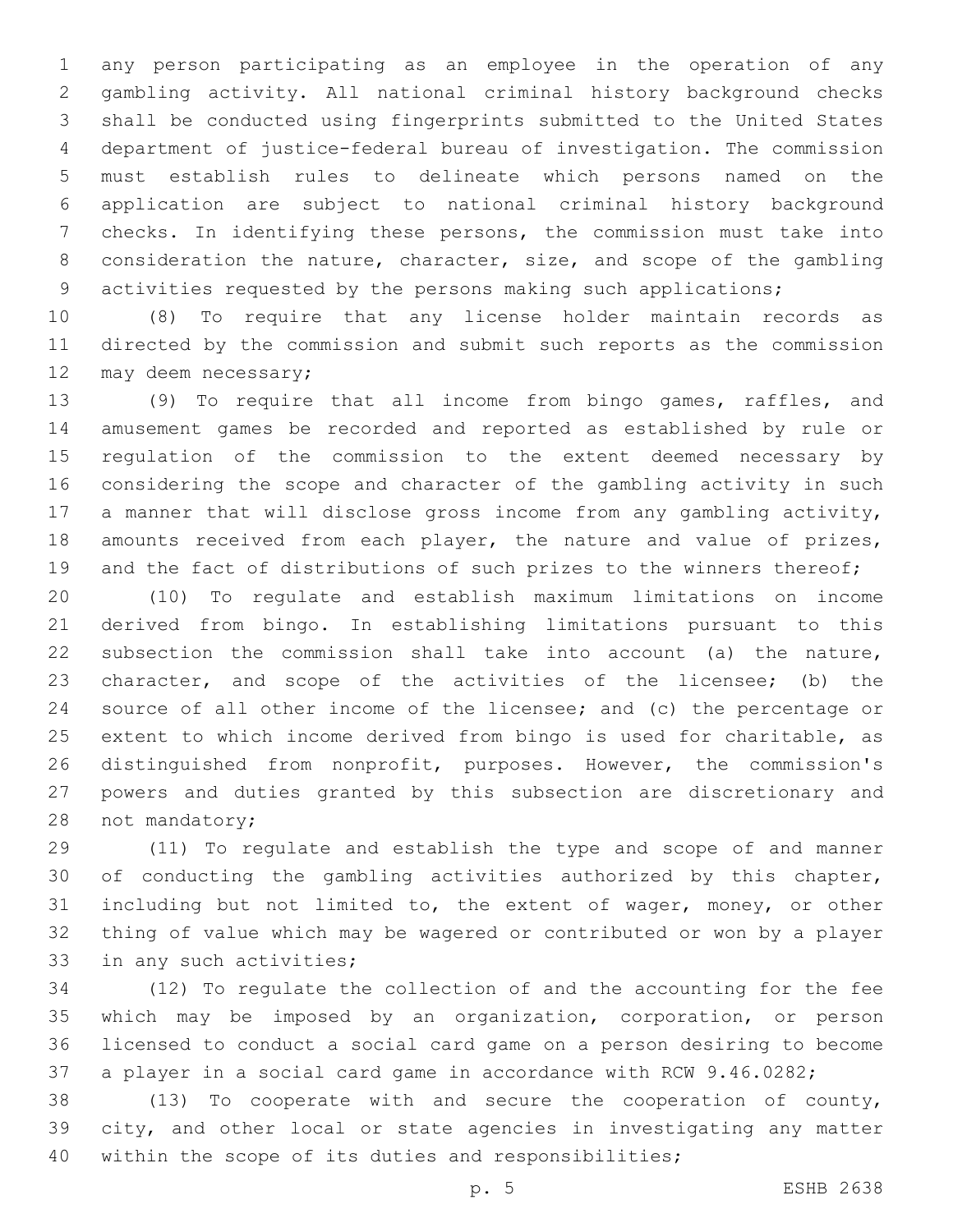(14) In accordance with RCW 9.46.080, to adopt such rules and regulations as are deemed necessary to carry out the purposes and provisions of this chapter. All rules and regulations shall be adopted pursuant to the administrative procedure act, chapter 34.05 5 RCW;

 (15) To set forth for the perusal of counties, city-counties, cities and towns, model ordinances by which any legislative authority thereof may enter into the taxing of any gambling activity authorized 9 by this chapter;

 (16)(a) To establish and regulate a maximum limit on salaries or wages which may be paid to persons employed in connection with activities conducted by bona fide charitable or nonprofit organizations and authorized by this chapter, where payment of such persons is allowed, and to regulate and establish maximum limits for other expenses in connection with such authorized activities, including but not limited to rent or lease payments. However, the commissioner's powers and duties granted by this subsection are 18 discretionary and not mandatory.

 (b) In establishing these maximum limits the commission shall take into account the amount of income received, or expected to be received, from the class of activities to which the limits will apply and the amount of money the games could generate for authorized charitable or nonprofit purposes absent such expenses. The commission may also take into account, in its discretion, other factors, 25 including but not limited to, the local prevailing wage scale and whether charitable purposes are benefited by the activities;

 (17) To authorize, require, and issue for a period not to exceed one year such licenses or permits, for which the commission may by rule provide, to any person to work for any operator of any gambling activity authorized by this chapter in connection with that activity, or any manufacturer, supplier, or distributor of devices for those activities in connection with such business. The commission may authorize the director to temporarily issue or suspend licenses subject to final action by the commission. The commission shall not require that persons working solely as volunteers in an authorized activity conducted by a bona fide charitable or bona fide nonprofit organization, who receive no compensation of any kind for any purpose from that organization, and who have no managerial or supervisory responsibility in connection with that activity, be licensed to do such work. The commission may require that licensees employing such

p. 6 ESHB 2638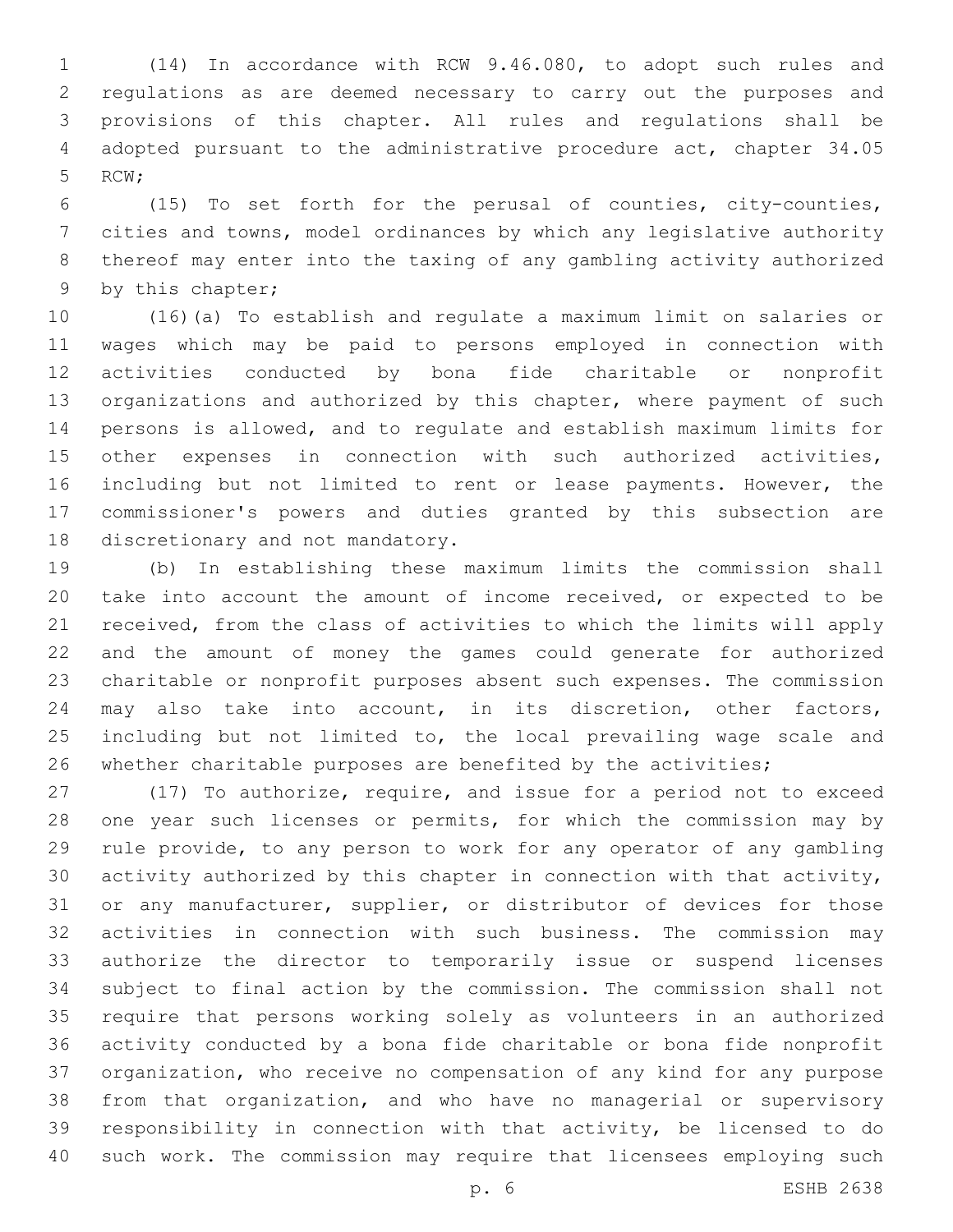unlicensed volunteers submit to the commission periodically a list of the names, addresses, and dates of birth of the volunteers. If any volunteer is not approved by the commission, the commission may require that the licensee not allow that person to work in connection 5 with the licensed activity;

 (18) To publish and make available at the office of the commission or elsewhere to anyone requesting it a list of the commission licensees, including the name, address, type of license, 9 and license number of each licensee;

 (19) To establish guidelines for determining what constitutes active membership in bona fide nonprofit or charitable organizations 12 for the purposes of this chapter;

 (20) To renew the license of every person who applies for renewal within six months after being honorably discharged, removed, or released from active military service in the armed forces of the United States upon payment of the renewal fee applicable to the license period, if there is no cause for denial, suspension, or 18 revocation of the license;

 (21) To authorize, require, and issue, for a period not to exceed 20 one year, such licenses as the commission may by rule provide, to any 21 person, association, or organization that engages in any sports wagering-related services for use within this state for sports 23 wagering activities authorized by this chapter. The commission may authorize the director to temporarily issue or suspend licenses 25 subject to final action by the commission;

 (22) To issue licenses under subsections (1) through (4) of this section that are valid for a period of up to eighteen months, if it chooses to do so, in order to transition to the use of the business licensing services program through the department of revenue; and

30  $((+22))$   $(23)$  To perform all other matters and things necessary to carry out the purposes and provisions of this chapter.

 **Sec. 4.** RCW 9.46.130 and 2011 c 336 s 303 are each amended to 33 read as follows:

 (1) The premises and paraphernalia, and all the books and 35 records, databases, hardware, software, or any other electronic data storage device of any person, association, or organization conducting gambling activities authorized under this chapter and any person, association, or organization receiving profits therefrom or having any interest therein shall be subject to inspection and audit at any

p. 7 ESHB 2638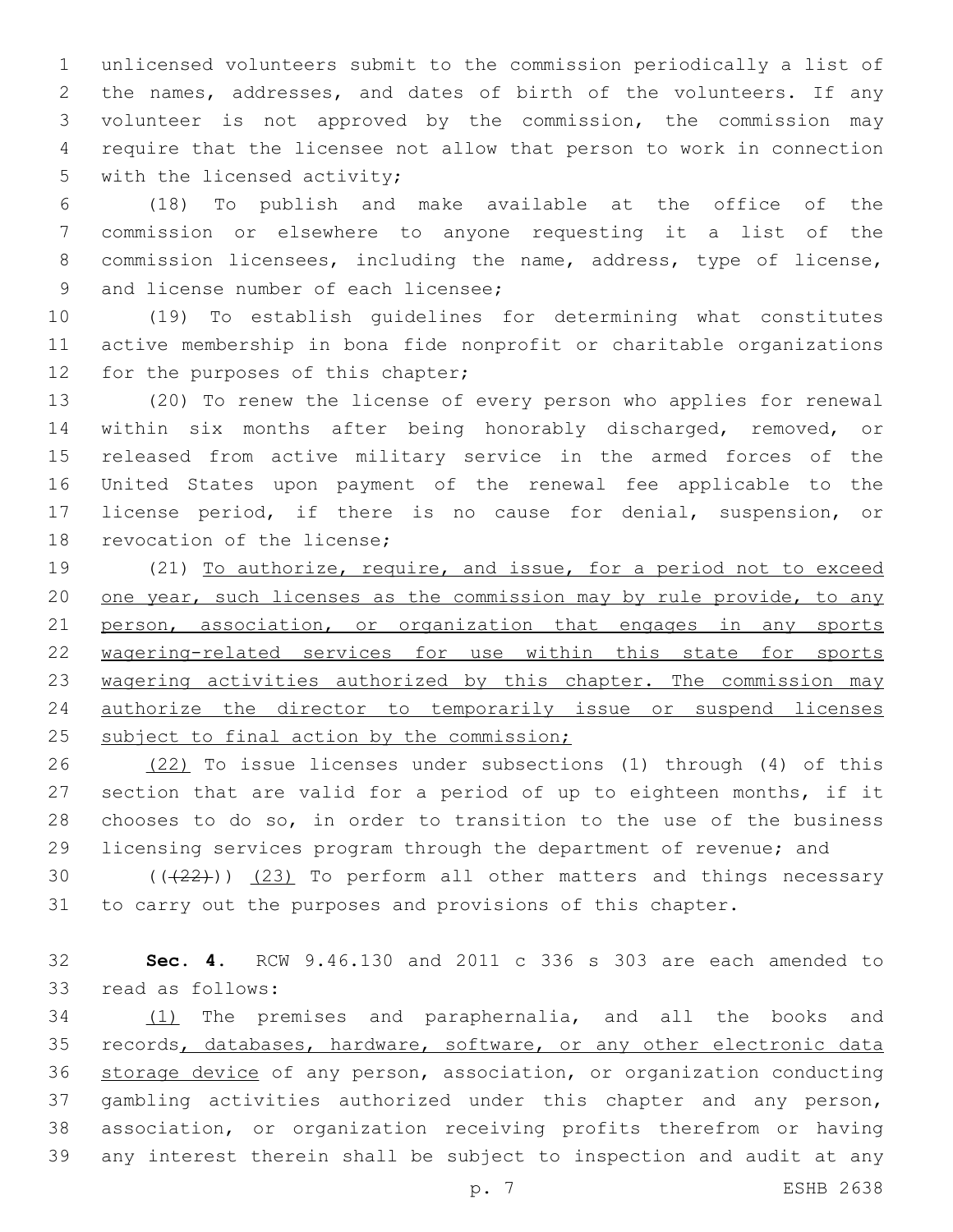reasonable time, with or without notice, upon demand, by the commission or its designee, the attorney general or his or her designee, the chief of the Washington state patrol or his or her designee or the prosecuting attorney, sheriff, or director of public safety or their designees of the county wherein located, or the chief of police or his or her designee of any city or town in which said organization is located, for the purpose of determining compliance or noncompliance with the provisions of this chapter and any rules or 9 regulations or local ordinances adopted pursuant thereto or any 10 federal or state law. A reasonable time for the purpose of this 11 section shall be:  $((+1))$  (a) If the items or records to be inspected or audited are located anywhere upon a premises any portion of which 13 is regularly open to the public or members and quests, then at any time when the premises are so open, or at which they are usually 15 open; or  $((2+))$  (b) if the items or records to be inspected or 16 audited are not located upon a premises set out in  $((subsection - (1)))$ 17 (a) of this ((section)) subsection, then any time between the hours of 8:00 a.m. and 9:00 p.m., Monday through Friday.

 (2) The commission shall be provided at such reasonable intervals as the commission shall determine with a report, under oath, detailing all receipts and disbursements in connection with such gambling activities together with such other reasonable information as required in order to determine whether such activities comply with the purposes of this chapter or any local ordinances relating 25 thereto.

 (3) The commission may require the submission of reports on suspicious activities or irregular betting activities to effectively 28 identify players, wagering information, and suspicious and illegal transactions, including the laundering of illicit funds.

 NEW SECTION. **Sec. 5.** A new section is added to chapter 9.46 RCW 31 to read as follows:

 (1) No person shall offer, promise, give, or attempt to give any thing of value to any person for the purpose of influencing the outcome of a sporting event, athletic event, or competition upon 35 which a wager may be made.

 (2) No person shall place, increase, or decrease a wager after acquiring knowledge, not available to the general public, that anyone has been offered, promised, or given any thing of value for the purpose of influencing the outcome of a sporting event, athletic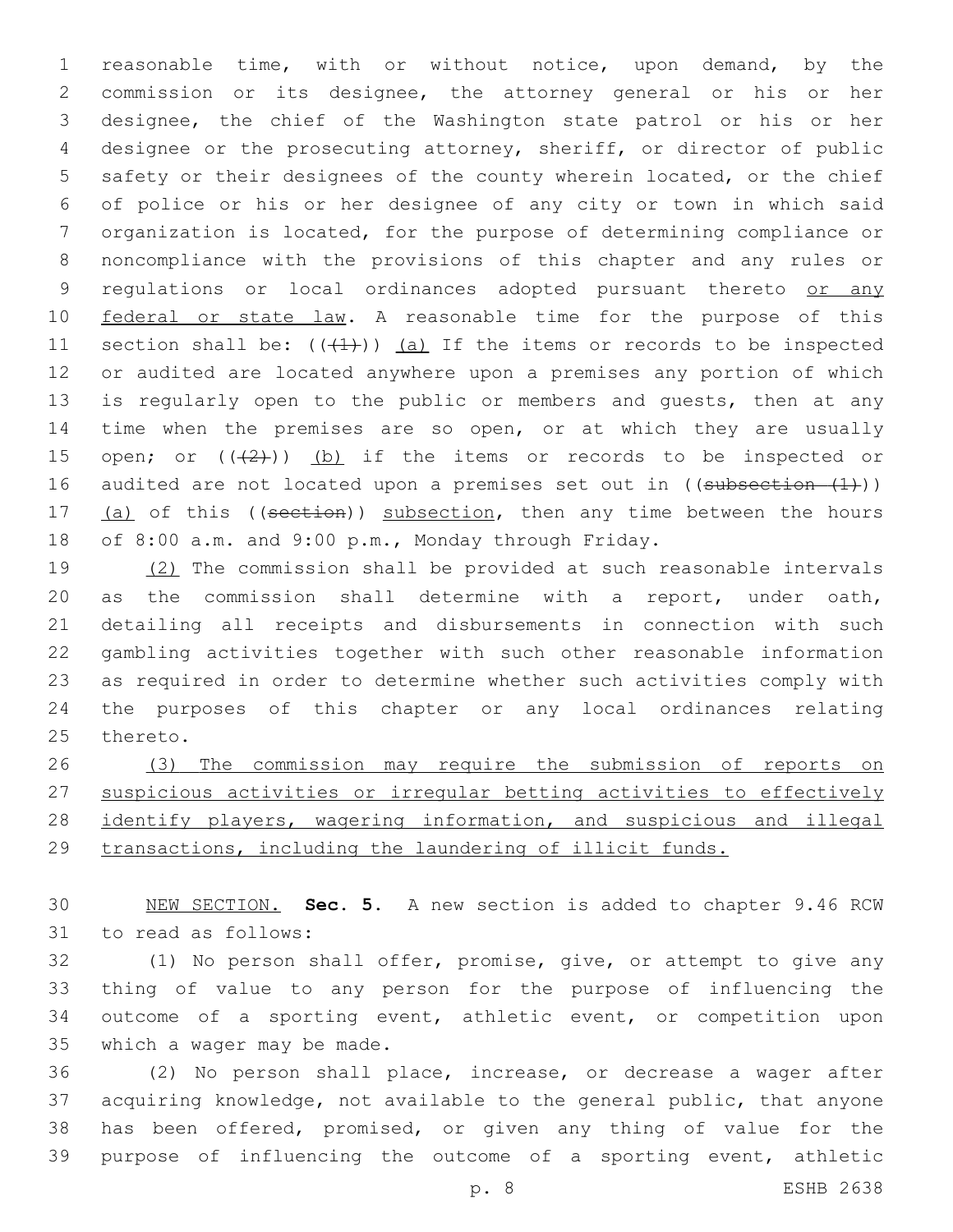event, or competition upon which the wager is placed, increased, or 2 decreased.

 (3) No person shall offer, promise, give, or attempt to give any thing of value to obtain confidential or insider information not available to the public with intent to use the information to gain a wagering advantage on a sporting event, athletic event, or 7 competition.

 (4) No person shall accept or agree to accept, any thing of value for the purpose of wrongfully influencing his or her play, action, decision making, or conduct in any sporting event, athletic event, or 11 competition upon which a wager may be made.

 (5) Any person who violates this section shall be guilty of a class C felony subject to the penalty set forth in RCW 9A.20.021.

 **Sec. 6.** RCW 9.46.190 and 1991 c 261 s 7 are each amended to read as follows:15

16 Any person  $((\theta \hat{r}))_L$  association<sub>L</sub> or organization operating any 17 gambling activity ((who or which)) may not, directly or indirectly, 18  $((shall))$  in the course of such operation:

19 (1) Employ any device, scheme, or artifice to defraud;  $((\theta \hat{r}))$ 

 (2) Make any untrue statement of a material fact, or omit to state a material fact necessary in order to make the statement made not misleading, in the light of the circumstances under which said 23 statement is made;  $((\theta \cdot \hat{r}))$ 

24 (3) Engage in any act, practice, or course of operation as would 25 operate as a fraud or deceit upon any person;

 ((Shall)) (4) Alter or misrepresent the outcome of a game or 27 other event on which wagers have been made after the outcome is made sure but before it is revealed to the players;

 (5) Place, increase, or decrease a bet or to determine the course of play after acquiring knowledge, not available to all players, of the outcome of the game or any event that affects the outcome of the game or which is the subject of the bet or to aid anyone in acquiring such knowledge for the purpose of placing, increasing, or decreasing a bet or determining the course of play contingent upon that event or 35 outcome;

 (6) Knowingly entice or induce another person to go to any place where a gambling activity is being conducted or operated in violation 38 of the provisions of this chapter, with the intent that the other person play or participate in that gambling activity;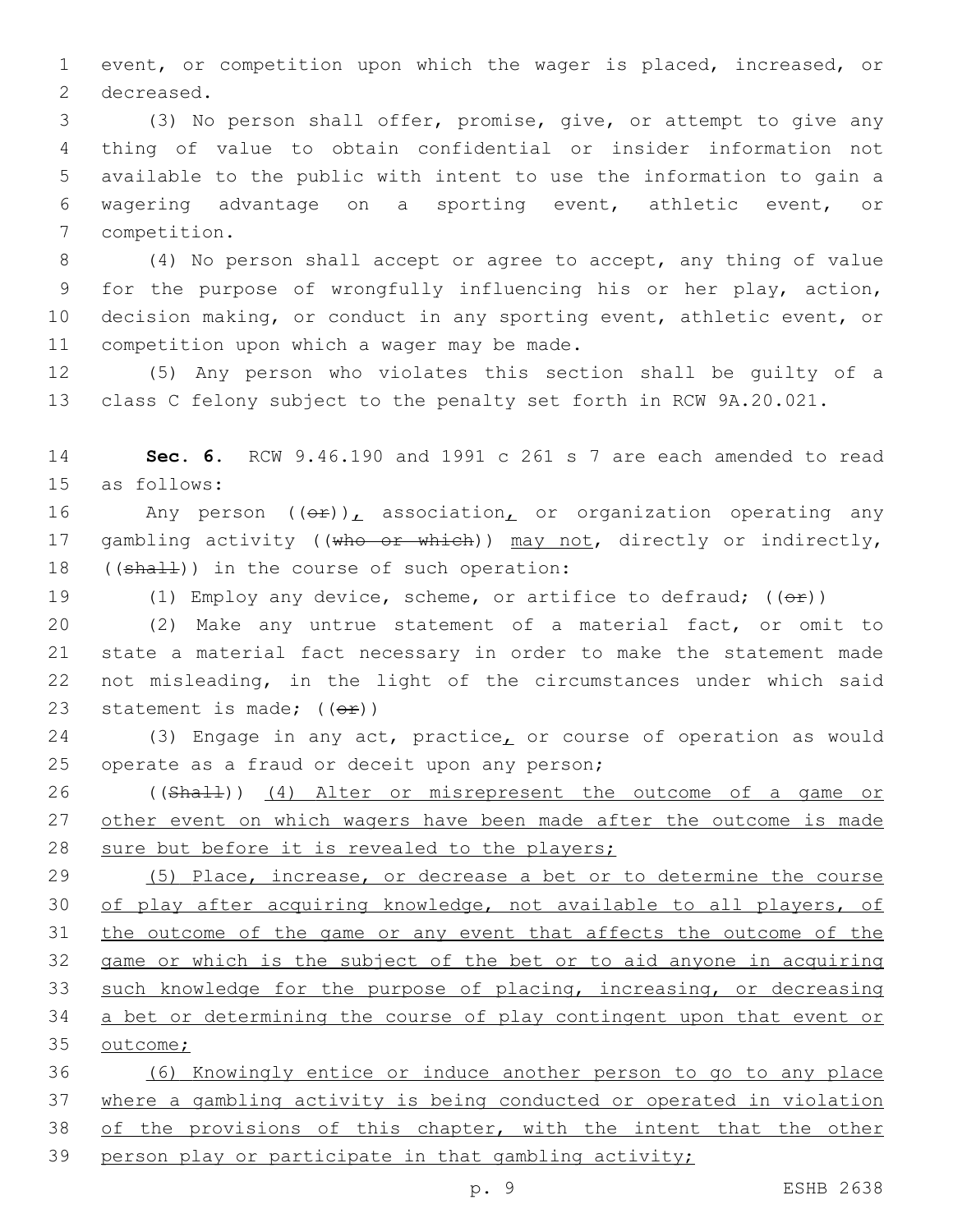(7) Place or increase a bet after acquiring knowledge of the 2 outcome of the game or other event that is the subject of the bet, including past posting and pressing bets; or

 (8) Reduce the amount wagered or cancel the bet after acquiring knowledge of the outcome of the game or other event that is the subject of the bet, including pinching bets. Any person, association, or organization that violates this section shall be guilty of a ((gross misdemeanor)) class C felony subject to the penalty set forth 9 in RCW 9A.20.021.

 **Sec. 7.** RCW 9.46.210 and 2000 c 46 s 1 are each amended to read as follows:11

 (1) It shall be the duty of all peace officers, law enforcement officers, and law enforcement agencies within this state to investigate, enforce, and prosecute all violations of this chapter.

 (2) In addition to the authority granted by subsection (1) of this section law enforcement agencies of cities and counties shall investigate and report to the commission all violations of the provisions of this chapter and of the rules of the commission found by them and shall assist the commission in any of its investigations and proceedings respecting any such violations. Such law enforcement agencies shall not be deemed agents of the commission.

 (3) In addition to its other powers and duties, the commission 23 shall have the power to enforce the penal provisions of this chapter 24 ((218, Laws of 1973 1st ex. sess.)) and as it may be amended, and the penal laws of this state relating to the conduct of or participation 26 in gambling activities, including chapter 9A.83 RCW, and the manufacturing, importation, transportation, distribution, possession, and sale of equipment or paraphernalia used or for use in connection 29 therewith. The director, the deputy director, both assistant directors, and each of the commission's investigators, enforcement officers, and inspectors shall have the power, under the supervision 32 of the commission, to enforce the penal provisions of this chapter 33 ((218, Laws of 1973 1st ex. sess.)) and as it may be amended, and the penal laws of this state relating to the conduct of or participation 35 in gambling activities, including chapter 9A.83 RCW, and the manufacturing, importation, transportation, distribution, possession, and sale of equipment or paraphernalia used or for use in connection therewith. They shall have the power and authority to apply for and execute all warrants and serve process of law issued by the courts in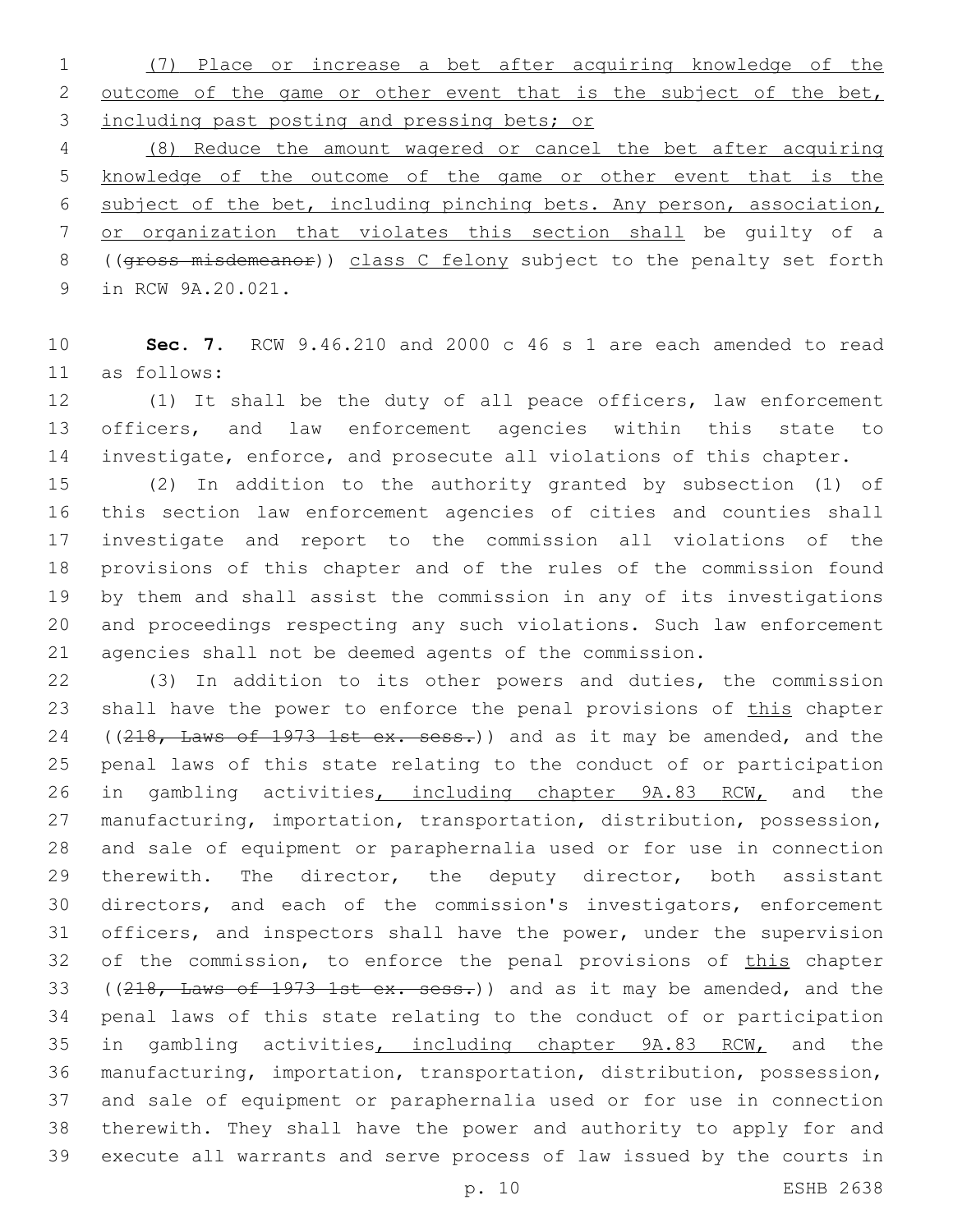1 enforcing the penal provisions of this chapter ((218, Laws of 1973 2 1st ex. sess.)) and as it may be amended, and the penal laws of this state relating to the conduct of or participation in gambling activities and the manufacturing, importation, transportation, distribution, possession, and sale of equipment or paraphernalia used or for use in connection therewith. They shall have the power to arrest without a warrant, any person or persons found in the act of 8 violating any of the penal provisions of this chapter ((218, Laws of 9 1973 1st ex. sess.)) and as it may be amended, and the penal laws of this state relating to the conduct of or participation in gambling activities and the manufacturing, importation, transportation, distribution, possession, and sale of equipment or paraphernalia used 13 or for use in connection therewith. To the extent set forth above, the commission shall be a law enforcement agency of this state with the power to investigate for violations of and to enforce the provisions of this chapter, as now law or hereafter amended, and to obtain information from and provide information to all other law 18 enforcement agencies.

 (4) Criminal history record information that includes nonconviction data, as defined in RCW 10.97.030, may be disseminated by a criminal justice agency to the Washington state gambling commission for any purpose associated with the investigation for suitability for involvement in gambling activities authorized under this chapter. The Washington state gambling commission shall only disseminate nonconviction data obtained under this section to 26 criminal justice agencies.

 (5) In addition to its other powers and duties, the commission may ensure sport integrity and prevent and detect competition manipulation through education and enforcement of the penal 30 provisions of this chapter or chapter 67.04 or 67.24 RCW, or any 31 other state penal laws related to the integrity of sporting events, athletic events, or competitions within the state.

 (6) In addition to its other powers and duties, the commission may track and monitor gambling-related transactions occurring within 35 the state to aid in its enforcement of the penal provisions of this chapter or chapter 9A.83 RCW, or any other state penal laws related to suspicious or illegal wagering activities, including the use of funds derived from illegal activity, wagers to conceal or launder funds derived from illegal activity, use of agents to place wagers, or use of false identification by a player.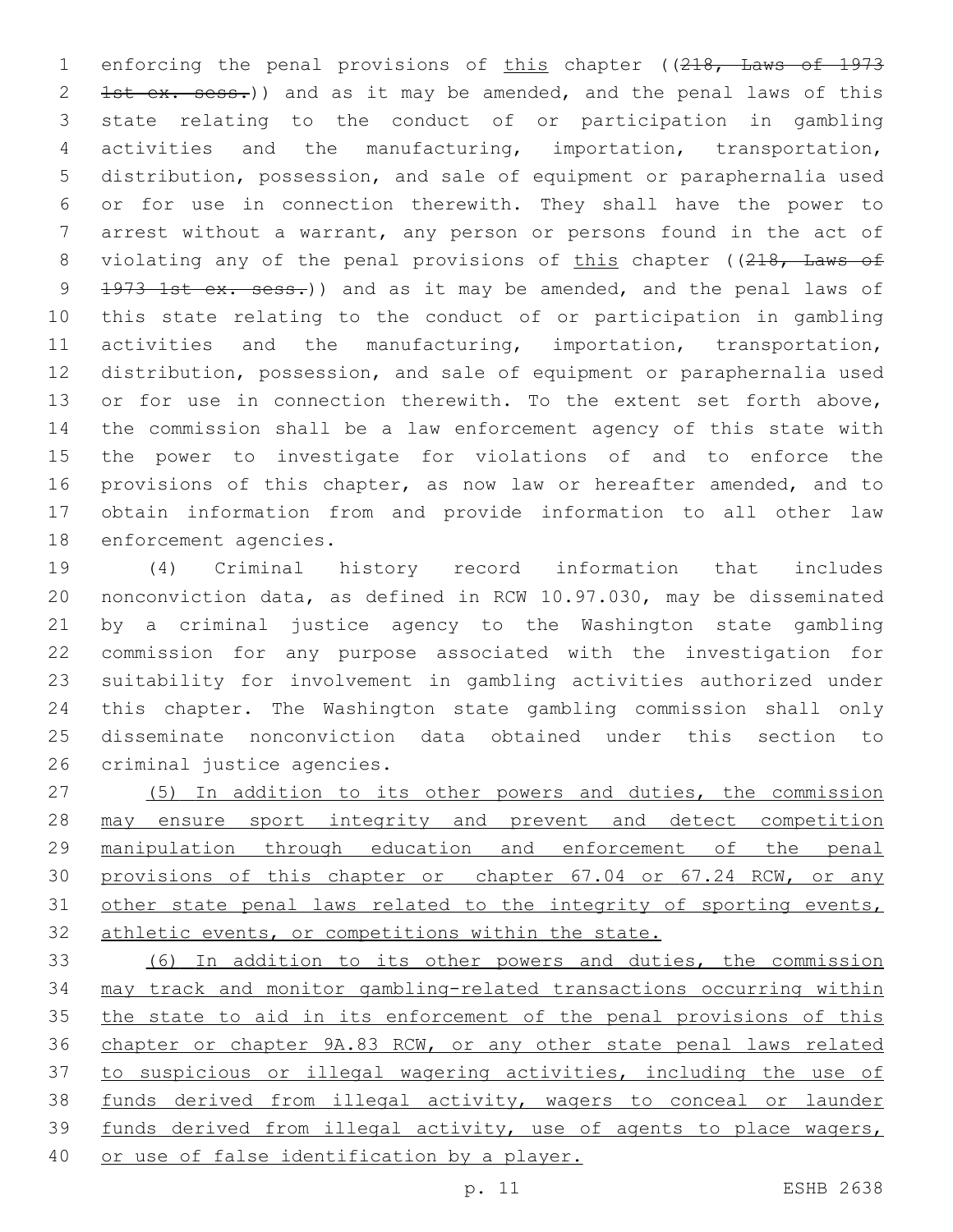**Sec. 8.** RCW 9.46.220 and 1997 c 78 s 2 are each amended to read 2 as follows:

 (1) A person is guilty of professional gambling in the first degree if he or she engages in, or knowingly causes, aids, abets, or conspires with another to engage in professional gambling as defined 6 in this chapter, and:

 (a) Acts in concert with or conspires with five or more people;  $(\Theta \pm)$ )

 (b) Personally accepts wagers exceeding five thousand dollars 10 during any thirty-day period on future contingent events;  $((e f))^2$ 

 (c) The operation for whom the person works, or with which the person is involved, accepts wagers exceeding five thousand dollars 13 during any thirty-day period on future contingent events;  $((\theta \cdot \hat{r}))$ 

 (d) Operates, manages, or profits from the operation of a premises or location where persons are charged a fee to participate in card games, lotteries, or other gambling activities that are not 17 authorized by this chapter or licensed by the commission; or

(e) Engages in bookmaking as defined in RCW 9.46.0213.

 (2) However, this section shall not apply to those activities enumerated in RCW 9.46.0305 through 9.46.0361 or to any act or acts in furtherance of such activities when conducted in compliance with the provisions of this chapter and in accordance with the rules 23 adopted pursuant to this chapter.

 (3) Professional gambling in the first degree is a class B felony subject to the penalty set forth in RCW 9A.20.021.

 NEW SECTION. **Sec. 9.** A new section is added to chapter 9.46 RCW 27 to read as follows:

 The transmission of gambling information over the internet for any sports wagering conducted and operated under this section and section 2 of this act is authorized, provided that the wager may be placed and accepted at a tribe's gaming facility only while the customer placing the wager is physically present on the premises of 33 that tribe's gaming facility.

 **Sec. 10.** RCW 9.46.240 and 2006 c 290 s 2 are each amended to read as follows:35

 (1) Whoever knowingly transmits or receives gambling information by telephone, telegraph, radio, semaphore, the internet, a telecommunications transmission system, or similar means, or

p. 12 ESHB 2638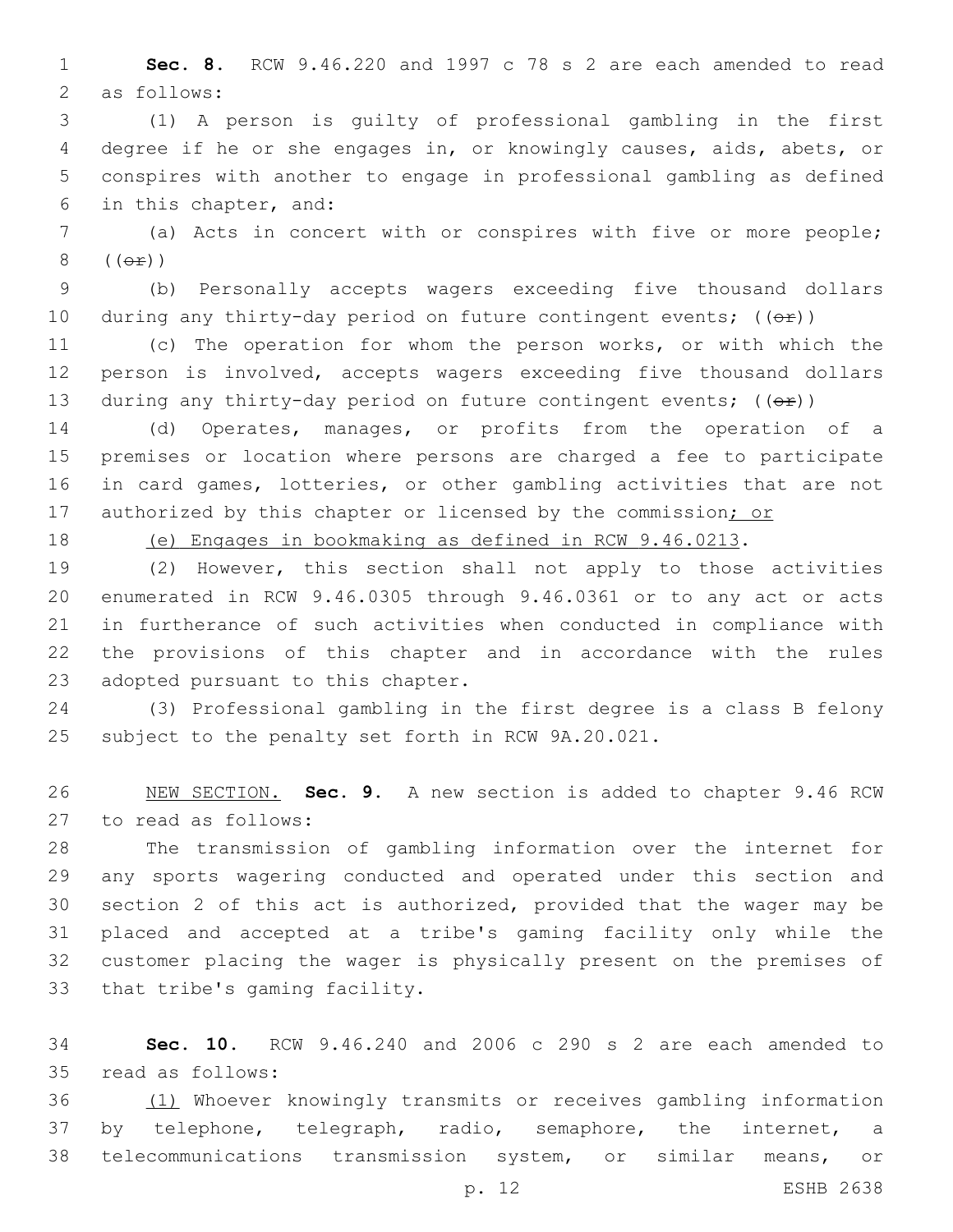knowingly installs or maintains equipment for the transmission or receipt of gambling information shall be guilty of a class C felony 3 subject to the penalty set forth in RCW 9A.20.021. ((However, this))

 (2) This section shall not apply to such information transmitted 5 or received or equipment or devices installed or maintained relating to activities authorized by this chapter including, but not limited to, sports wagering authorized under sections 2 and 9 of this act, or to any act or acts in furtherance thereof when conducted in compliance with the provisions of this chapter and in accordance with 10 the rules adopted under this chapter and conducted in accordance with 11 tribal-state compacts.

 NEW SECTION. **Sec. 11.** A new section is added to chapter 9.46 13 RCW to read as follows:

 (1)(a) For purposes of this chapter, "sports wagering" means the 15 business of accepting wagers on any of the following sporting events, athletic events, or competitions by any system or method of wagering:

17 (i) A professional sport or athletic event;

18 (ii) A collegiate sport or athletic event;

(iii) An Olympic or international sports competition or event;

(iv) An electronic sports or esports competition or event;

 (v) A combination of sporting events, athletic events, or competitions listed in (a)(i) through (iv) of this subsection (1); or (vi) A portion of any sporting event, athletic event, or competition listed in (a)(i) through (iv) of this subsection (1).

 (b) Sports wagering does not include the business of accepting wagers on horse racing authorized pursuant to chapter 67.16 RCW.

27 (2) For purposes of this section:

 (a) "Collegiate sport or athletic event" means a sport or athletic event offered or sponsored by, or played in connection with, a public or private institution that offers education services beyond the secondary level, other than such an institution that is located 32 within the state of Washington.

 (b) "Electronic or esports event" means a live event or tournament attended or watched by members of the public where games or matches are contested in real time by players and teams and players or teams can win a prize based on their performance in the 37 live event or tournament.

 (c) "Professional sport or athletic event" means an event that is not a collegiate sport or athletic event at which two or more persons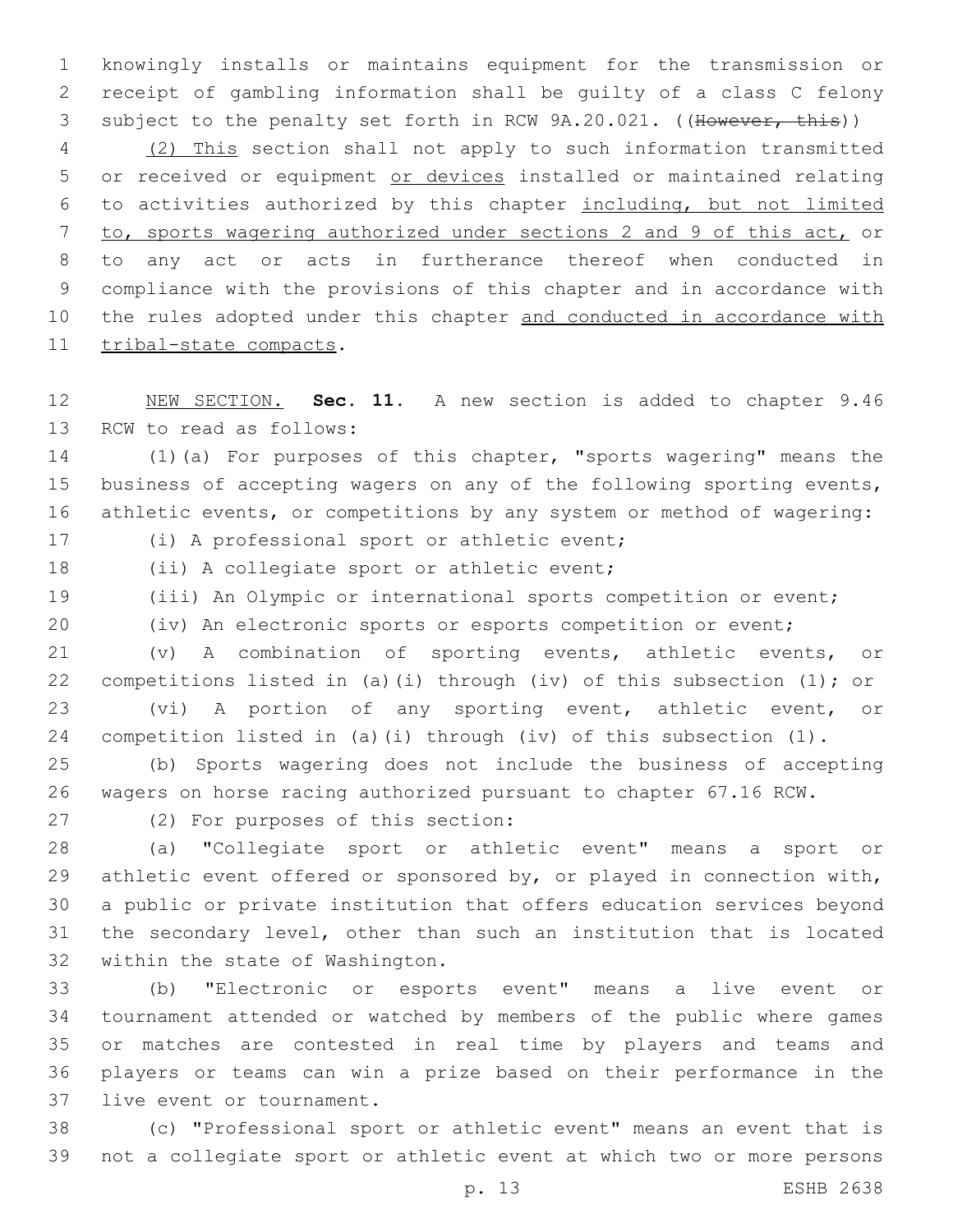participate in sports or athletic events and receive compensation in excess of actual expenses for their participation in the event.

 **Sec. 12.** RCW 9.46.090 and 1987 c 505 s 3 are each amended to 4 read as follows:

 Subject to RCW 40.07.040, the commission shall, from time to time, make reports to the governor and the legislature covering such matters in connection with this chapter as the governor and the legislature may require. These reports shall be public documents and contain such general information and remarks as the commission deems pertinent thereto and any information requested by either the governor or members of the legislature: PROVIDED, That the commission appointed pursuant to RCW 9.46.040 may conduct a thorough study of the types of gambling activity permitted and the types of gambling activity prohibited by this chapter and may make recommendations to the legislature as to: (1) Gambling activity that ought to be permitted; (2) gambling activity that ought to be prohibited; (3) the types of licenses and permits that ought to be required; (4) the type and amount of tax that ought to be applied to each type of permitted gambling activity; (5) any changes which may be made to the law of this state which further the purposes and policies set forth in RCW 9.46.010 as now law or hereafter amended; and (6) any other matter 22 that the commission may deem appropriate. However, no later than December 1st of the year following any authorization by the legislature of a new gambling activity, any report by the commission 25 to the governor and the appropriate committees of the legislature must include information on the state of the gambling industry both 27 within the state and nationwide. Members of the commission and its staff may contact the legislature, or any of its members, at any time, to advise it of recommendations of the commission.

 NEW SECTION. **Sec. 13.** If any provision of this act or its application to any person or circumstance is held invalid, the remainder of the act or the application of the provision to other persons or circumstances is not affected.

 NEW SECTION. **Sec. 14.** The sum of six million dollars is appropriated from the general fund—state for the fiscal year ending June 30, 2020, and is provided solely for expenditure into the gambling revolving account. The gambling commission may expend from